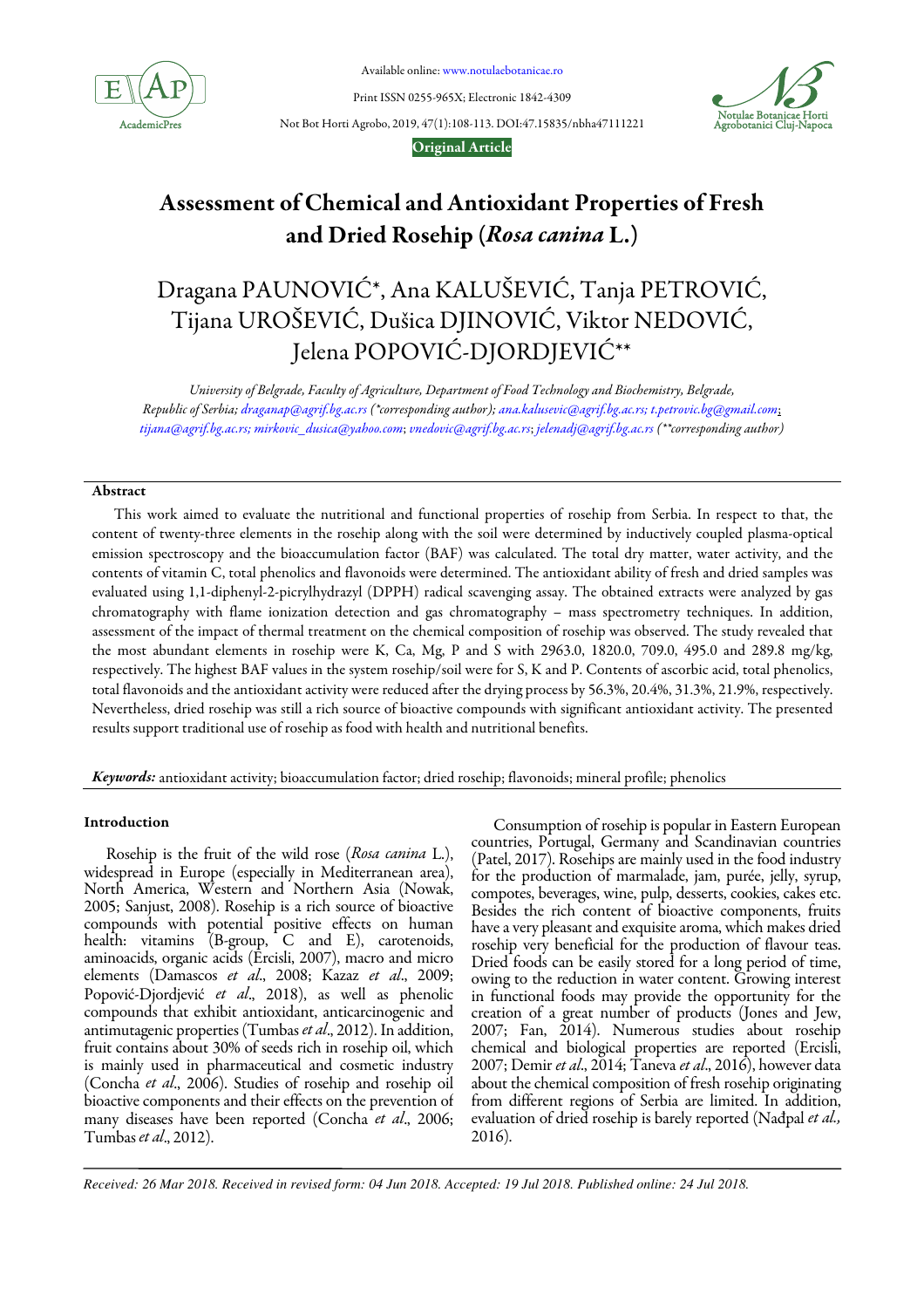In respect to this, the aim of the study was to characterize chemical composition of fresh and dried rosehip collected from Serbia. Mineral profile of fresh sample, total dry matter, water activity, contents of vitamine C, total phenolics, total flavonoid and DPPH radicalscavenging activity in fresh and dried samples, were determined. In addition, the assessment of the impact of the thermal treatment on the chemical compostition of rosehip was observed.

#### Materials and Methods

## Study area

Fruits of rosehip (Rosa canina L.) were harvested in early October 2017 in the stage of full maturity (bright red color) in the locality of the village Rudovci (municipality of Lazarevac, Central Serbia), with coordinates 44° 22′ N/20° 25′ E, at the altitude of 209 m. Soil was taken from the same locality. The composite sample  $(\sim 1 \text{ kg})$  was made of soil samples collected from several sites.

## Trace and macro elements analysis and bioaccumulation factor

Fresh rosehip and soil were analysed for the content of macro (Ca, K, Mg, Fe, Na, Al, P, S) and microelements (As, B, Ba, Cd, Co, Cr, Cu, Hg, Li, Mn, Ni, Pb, Se, V, Zn) by means of inductively coupled plasma-optical emission spectroscopy (ICP–OES) analysis.

Hips were first washed with distilled water and then with ultra-pure water and air dried. About 0.5 g of the rosehip representative sample was destroyed with 5 ml  $HNO<sub>3</sub>$  (65%) and 2 ml  $H<sub>2</sub>O<sub>2</sub>$  (30%) by microwave digestion (Speedwave XPERT, Microwave digestion system, BERGHOF, Germany).

The soil sample  $(\sim 0.5 \text{ g})$  was digested in the aqua region with 15 ml of HCl  $(36\%)$  and 5 ml of HNO<sub>3</sub> (65%) for 5 hours, at 80 °C, by microwave digestion (Speedwave XPERT, Microwave digestion system, BERGHOF, Germany). After digestion, the samples of rosehip and soil were filtered through Whatman no. 42 filter paper and diluted with ultra-pure water to the volume of 50 and 100 ml, respectively.

ICP–OES analysis was performed on the instrument Thermo Scientific, United Kingdom (model 6500 Duo, detektor CID86 chip) (Stefanović et al., 2016).

Bioaccumulation factor (BAF) of each element in rosehip as the ratio between its content in the fruit and the soil was calculated as reported in our previous work, according to the formula: BAF=Cf/Cs; Cf represents a concentration of the major or trace element in the rosehip fruit, while Cs stands for the concentration of the same element in the soil (Popović-Đorđević et al., 2018).

#### Antioxidant properties and phytochemical composition

Fresh and dried rosehip samples were analysed for the following parameters: total dry matter, water activity, contents of vitamine C, total phenolics (TPC), total flavonoids (TFC) and DPPH radical-scavenging activity (AA). For all the tests triplicate measurements were performed.

Dried rosehip was obtained by drying at the air temperature of 60 °C for 16 hours, and then at the air temperature of 50 °C for 20 hours. For the convective drying process, a laboratory dehydrator Stöckli with controled heater of 600 W, maintaining the set temperature of air, was used.

Total dry matter was determined by using gravimetric method (AOAC, 2005). Water activity of the samples was measured at aw–meter TESTO 650, Germany.

Samples for vitamin C determination were prepared by using the mixure of metaphosphoric and glacial acetic acid. For all spectrophotometric methods samples were extracted with ethanol  $70\%$  (v/v). The content of vitamin C was determined by literature method based on the reversible ability of oxido-reduction system of ascorbic-dehydroascorbic acid (Tillmans et al., 1932).

Total phenolics content (TPC) was determined according to the Folin-Ciocalteu method (Singleton and Rossi, 1965). Briefly, 0.5 mL of diluted samples were mixed with 2.5 mL of 10-fold diluted Folin-Ciocalteu's phenol reagent and allowed to react for 5 minutes. Two milliliters of sodium carbonate solution  $(75 \text{ g/L})$  was added to the mixture and then shaken. After 2 h of reaction at room temperature, the absorbance at 760 nm was measured.

The calibration curve was prepared with gallic acid solution ( $\mathbb{R}^2 = 0.9982$ ), and the results were expressed as milligrams of gallic acid equivalents on g dry weight (mg GAE/g dry weight). Triplicate measurements were performed.

Total flavonoid content (TFC) was determined using a method developed by Zhishen *et al.* (1999). Briefly, 0.5 mL of appropriately diluted sample was added to 2 mL of distilled water. At time zero,  $0.15$  mL of 5% NaNO<sub>2</sub> was added; at 5 min,  $0.15$  mL of  $10\%$  AlCl<sub>3</sub> was added; at 6 min, 1 mL of 1 mol/L NaOH was added. Afterwards, the total volume of solution was immediately made up to 5 mL with distilled water and mixed well. The absorbance was measured at 510 nm against an appropriate blank. The calibration curve was prepared with quercetin standard solutions in ethanol, and results were expressed in milligrams of quercetin equivalents on g dry weight (mg QE/g dry weight). Measurements were performed in triplicate.

DPPH (2, 2- diphenyl - 1- picrylhydrazyl) radical– scavenging activity of samples (AA) was evaluated following the procedure described by Brand–Williams et al. (1995). Each diluted sample (0.2 mL) was added to the DPPH working solution (2.8 mL) (mixture of  $1.86 \times 10^4$  mol/L DPPH in ethanol and 0.1 mol/L acetate buffer (pH 4.3) in ratio 2:1). The absorbance at 525 nm was measured after the solution had been allowed to stand in the dark for 60 min. The Trolox calibration curve was plotted as a function of the percentage of inhibition of DPPH radical.

The results were expressed as millimoles of Trolox equvivalents on g dry weight (mmol TE/g dry weight). Triplicate measurements were performed.

## Preparation of extracts and GC-MS analysis

Chopped and ground fruits of fresh and dried rosehip (20 g) were extracted in Soxhlet extraction system during 13 hours, using methylene-chloride (b.p. 38 °C) as a solvent. GC-MS analysis was done in duplicates. With each set of samples, a solvent blank was passed through the extraction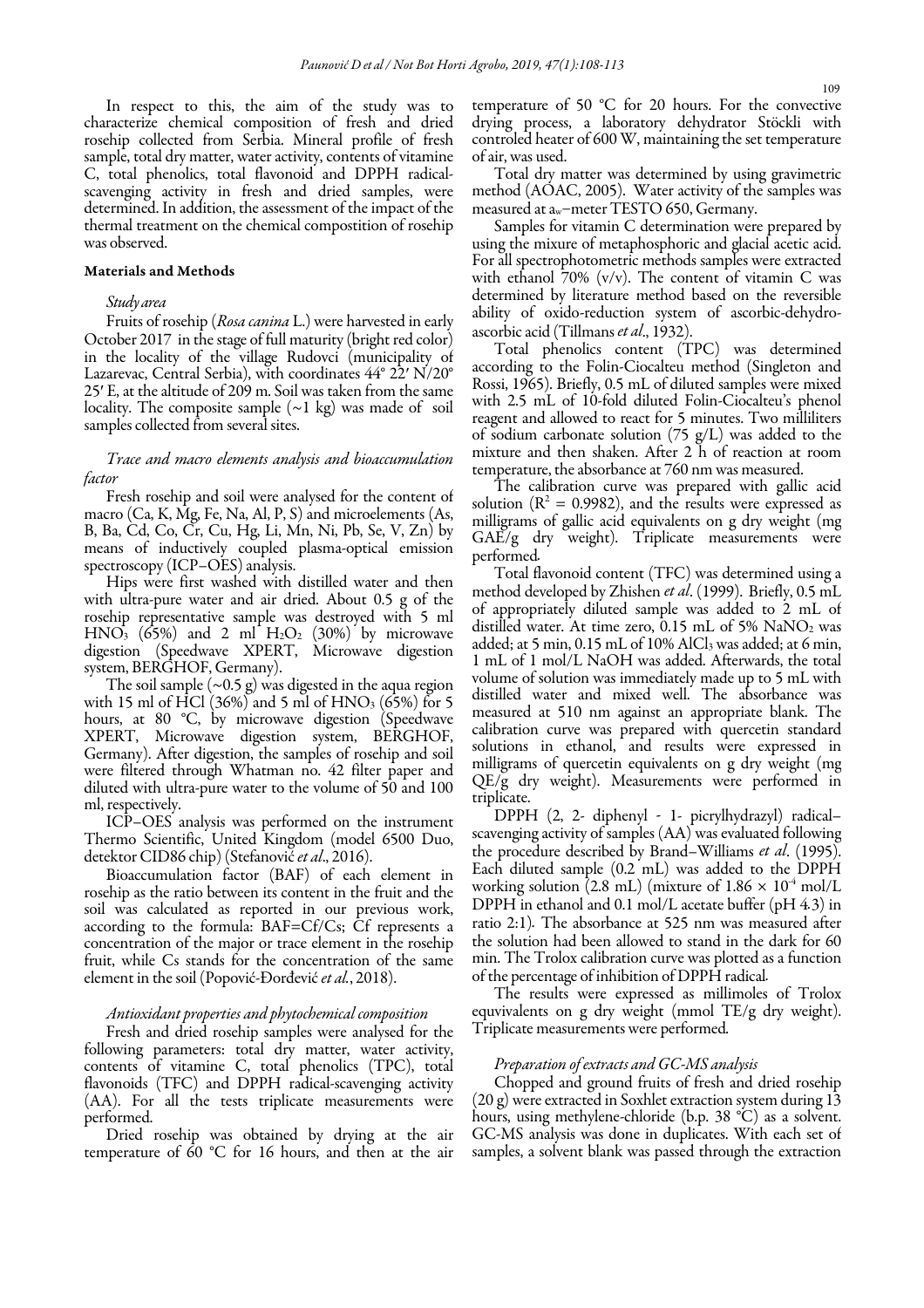and GC-MS analytical procedure. The extracts were analysed by gas chromatography with flame ionization detection (GC–FID) and gas chromatography–mass spectrometry (GC–MS) techniques. The GC–FID analyses of the extracts were carried out on an Agilent 4890D gas chromatograph fitted with a HP5 capillary column (30  $\times$ 0.25 mm, 0.25  $\mu$ m film), with H<sub>2</sub> as the carrier gas (flow rate 1 cm<sup>3</sup> /min). All analyses were conducted in a split mode with 1:30 split ratio. Injector temperature was 250 °C, detector temperature was 300 °C, and the column temperature was linearly programmed from 40 to 280 °C (at  $\hat{3}$  °C/min rate). The same instrumental conditions were employed for GC–MS analysis. The instrument used was an Agilent 7890N gas chromatograph fitted with a HP5– MS capillary column  $(30 \times 0.25 \text{ mm}, 0.25 \text{ mm film})$ . The GC was coupled to a Hewlett–Packard 5972 MSD operated at  $70$  eV, scanning masses in the  $45-550$  scan range. Analyses of the extracts were conducted in a full-scan mode. The compounds were identified according to their total mass spectra, using mass spectra databases (NIST/EPA/NIH mass spectral library NIST2000, and Wiley/NBS registry of mass spectral data, 7th ed., electronic versions), and confirmed by comparison with literature data (Adams, 2007). Relative abundances of individual compounds were calculated from GC–FID peak areas.

### Chemicals

Gallic acid, Folin-Ciocalteu's phenol reagent, hydrochloric acid, sodium acetate trihydrate, glacial acetic acid, aluminum chloride, sodium nitrate and sodium carbonate (anhydrous) were purchased from Merck (Darmstadt, Germany). 2, 2 -diphenyl-1-picrylhydrazyl (DPPH), 6- hydroxyl -2, 5, 7, 8-tetramethylchroman-2 carboxylic acid (Trolox) and quercetin were purchased from Sigma-Aldrich (Steinheim, Germany). Sodium hydroxide was purchased from Fisher Scientific (Loughborough, UK). For ICP-OES analysis, ultra-pure water was prepared using the Milli-Q system (Millipore Simplicity 185 System

incorporating dual UV filters (185 and 254 nm)). Nitric acid (65%), hydrochloric acid (36%) and hydrogen peroxide (30%) were used for the preparation of the samples, and were delivered from Merck, Germany. All chemicals used for the experimental procedures were of analytical grade and used as such without further purification.

### Statistical analysis

Statistical analysis was performed using statistical software STATISTICA 12. The results are shown as the arithmetic mean of three replicates ± standard deviation, and the differences between individual samples were determined by t-test. Results were considered as significantly different when p < 0.05. Correlation analysis was carried out using the same program.

#### Results and Discussion

#### Elemental content of rosehip and soil samples

ICP-OES is an analytical method lately used for multielemental analysis (Cosmulescu et al., 2009; Stanimirović et al., 2018). Among 23 chemical elements analysed only Hg was not detected in both fresh rosehip and soil. Major elements of the soil were Mg and Al, followed by Ca, Mn, K, Fe, Ni and S, with other elements being presented in substantially lower content (Table 1). According to the national regulation, the content of As, Ba, Cd, Co, Cu, Pb, V and Zn were below the limit values of relevance for dangerous and harmful substances. On the other side, concentrations of Cr and Ni exceeded the limit values 1.2 and 7.5 times, respectively (Stanimirović et al, 2018). The vicinity of the village Rudovci to the coal mine basin Kolubara (one of the largest in Serbia) might be the reason for high concentrations of Ni and Cr in the soil. In general, the chemical composition of the plant reflects the elemental composition of the soil on which it is cultivated, and various factors impact their relations, as well as the ability of the plant to accumulate certain elements (Kabata-Pendias, 2011).

Table 1. Contents of analysed elements in rosehip and soil and bioaccumulation factor (BAF)

| Element      |                   | Roschip           | Soil              | <b>BAF</b> |
|--------------|-------------------|-------------------|-------------------|------------|
|              | mg/kg FF          | $mg/100 gDW^*$    | mg/kg             |            |
| $\mathbf{A}$ | < 0.9             | n.d.              | $15079 \pm 25$    |            |
| As           | 0.005             | n.d.              | $1.175 \pm 0.004$ |            |
| $\, {\bf B}$ | $4.86 \pm 0.06$   | $0.93 \pm 0.01$   | $13.4 \pm 0.8$    | 0.363      |
| Ba           | $1.94 \pm 0.009$  | $0.370 \pm 0.01$  | $91.7 \pm 0.6$    | 0.021      |
| Ca           | $1820 \pm 12$     | $348.12 \pm 2$    | $3887 \pm 12$     | 0.468      |
| Cd           | $0.04 \pm 0.003$  | $0.0075 \pm 0.00$ | $0.269 \pm 0.010$ | 0.145      |
| Co           | 0.002             | n.d.              | $50.6 \pm 0.4$    |            |
| Cr           | $0.006 \pm 0.002$ | $0.001\pm0.00$    | $121.2 \pm 0.8$   |            |
| Cu           | $1.69 \pm 0.03$   | $0.32 \pm 0.01$   | $15.2 \pm 0.6$    | 0.111      |
| Fe           | $6.39 \pm 0.10$   | $1.22 \pm 0.02$   | $472 \pm 5$       | 0.014      |
| $\rm K$      | $2963 \pm 22$     | $566.75 \pm 4$    | $742 \pm 4$       | 3.993      |
| Li           | < 1.2             | n.d.              | $11.23 \pm 0.08$  |            |
| Mg           | $709 \pm 3$       | $135.61 \pm 0.6$  | $15314 \pm 25$    | 0.046      |
| Mn           | $7.66 \pm 0.06$   | $1.46 \pm 0.01$   | $1664 \pm 3$      | 0.005      |
| Na           | $< 0.4$           | n.d.              | $170 \pm 10$      |            |
| Ni           | $1.23 \pm 0.008$  | $0.236 \pm 0.001$ | $377 \pm 2$       | 0.003      |
| $\mathbf{P}$ | $495 \pm 2$       | $94.68 \pm 0.4$   | $1.55 \pm 0.10$   | 319.355    |
| Pb           | 0.005             | /nd.              | $10.7 \pm 0.6$    |            |
| S            | $289.8 \pm 0.5$   | $55.43 \pm 0.1$   | $309 \pm 8$       | 0.938      |
| Se           | ${}< 0.007$       | n.d.              | $13.5 \pm 0.8$    |            |
| V            | 0.080             | n.d.              | $0.076 \pm 0.003$ |            |
| Zn           | $2.95 \pm 0.004$  | $0.564 \pm 0.00$  | $63.0 \pm 0.6$    | 0.047      |

FF-fresh fruit (mg/kg); <sup>#</sup>calculated as mg per 100 g of dry weight (DW); data are expressed as mean ± standard deviation (n=3); n.d.- not detected.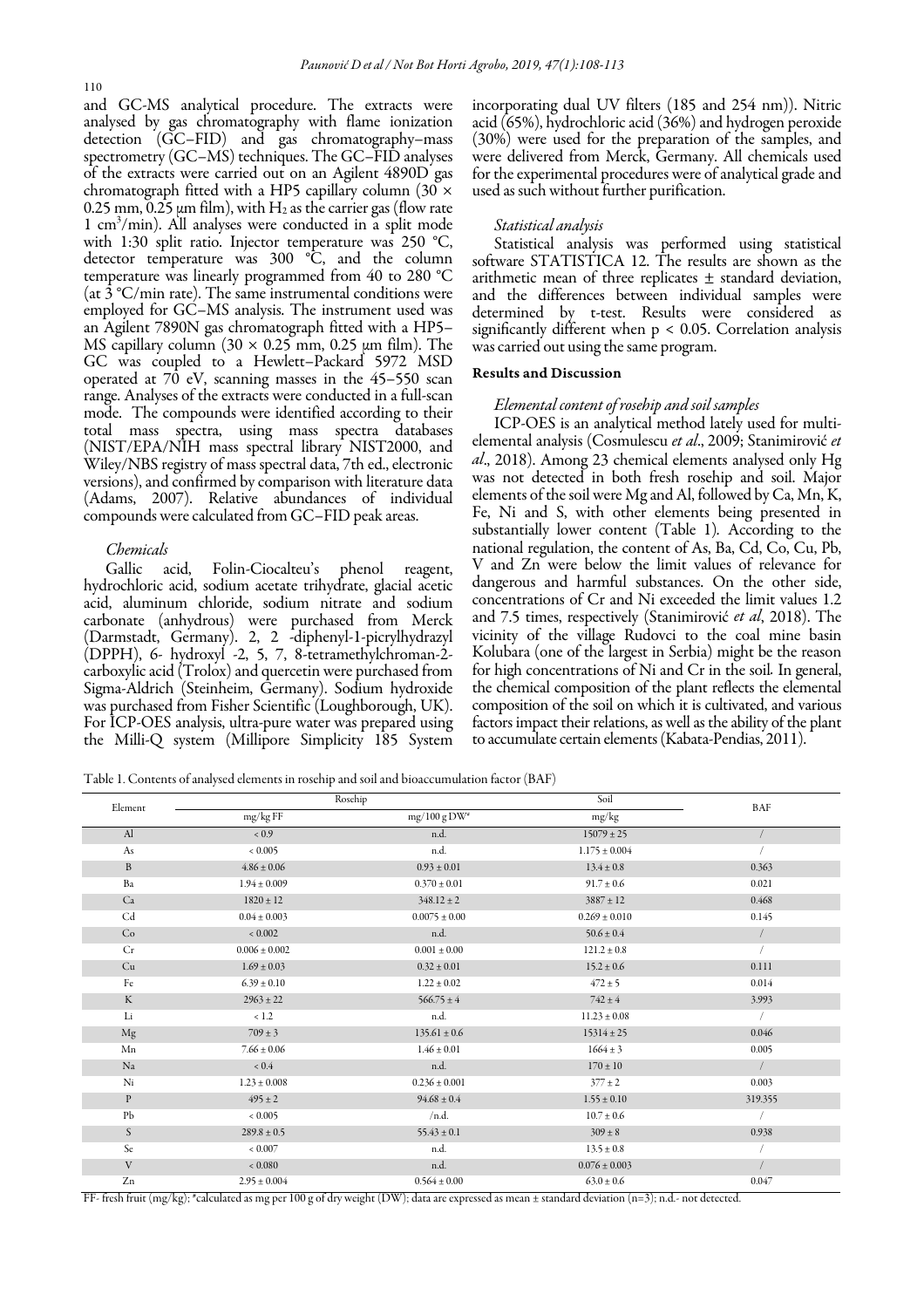In rosehip, besides Hg concentrations of Al, As, Co, Hg, Li, Na, Pb, Se and V were below the limit of detection (LOD). Concentrations of most abundant elements in rosehip were in the order K>Ca>Mg>P>S (Table 1). Due to high mobility of Cd in soil and good availability in plants, it is important to monitor its level. It was worth noting that the concentration of Cd was close to maximum allowed concentration (MAC) for this element (0.05 mg/kg) set by national regulations (Official Gazette of RS 2010/2011). Nickel is a part of nickel-containing metalloenzyme urease and may be involved in nitrogen metabolism. As reported in literature (Chizzola, 2012) the content of Ni in Rosa canina fruits is 0.67-2.9 mg/kg. The result obtained in our study (1.23 mg/kg) is in line with this literature report. The highest BAFs values in the system rosehip/soil were for K, P and S, whereas extremely high BAF was observed for P (319.355). More precisely, the BAF values for rosehip were in the following order: P>K>S>Ca>B>Cd>Cu>Zn> Mg>Ba>Fe>Mn>Ni.

Based on the data from the literature, the differences in the mineral composition of the rosehip from different parts of the world could be noticed (Table 2) (Damascos et al., 2008; Kazaz et al., 2009; Fan et al., 2014; Popović-Đorđević et al., 2018). The comparative data of fresh rosehip mineral content indicate that rosehip from Turkey has the richest mineral profile.

#### Antioxidant properties of fresh and dried rosehip

Biologically active substances with antioxidant capacity, such as ascorbic acid and phenolic compounds can be degraded during processing by thermal treatment causing a reduction of antioxidant and nutritional value of the final product (Koca et al., 2009). Changes during technological treatments and storage seem to be highly variable between different foods (Orphanides et al., 2013; Paunović et al., 2014). As expected, dry matter content increased in the dried sample for almost 40% (Table 3). The content of vitamin C (ascorbic acid) in dried rosehip was significantly reduced (p < 0.05) by 56.3% compared to the initial value in the fresh sample. This is in accordance with the results of Pirone et al. (2007). Ascorbic acid as a sensitive micronutrient represents a good indicator of the impact of processing condition on product quality since it can be affected by oxygen, pH, high temperatures, long processing time and cutting and maceration of the food (Oyetade et al., 2012).

In the present experiment, the negative effect of temperatures applied during drying processes were observed regarding the content of total phenolics and flavonoids. Namely, TPC and TFC in the dried sample decreased by 20.4% and 31.3%, respectively, compared to the fresh sample (statistically significant at  $p < 0.05$ ) (Table 4). These results are in line with literature (Lafuente et al., 2011; Nađpal et al. 2016). A significant reduction of antioxidant activity by 21.9% ( $p < 0.05$ ) from its initial level was also noticed, which was due to the lower contents of ascorbic acid and total phenolics in dried fruits. Even so, dried rosehip was still a rich source of bioactive compounds with high antioxidant activity, which could be contributed to the synergistic effect of vitamin C, phenolics and flavonoids (Nađpal *et al.*, 2016).

Correlation matrix of studied parameters showed highly positive correlations between the content of vitamin C, TPC, TFC and AA ranging from 0.97 to 1.00 (statistically significant at  $p < 0.05$ ).

In the preliminary assessment of phytochemical composition of fresh and dried rosehip 23 and 19, respectively, structurally diverse compounds were detected. Ketones, esters, phenols, sitosterol and alcohols were detected in both fresh and dried rosehip samples. In addition, monoterpenes and aromatic acids were present in fresh rosehip, while the absence of aldehydes, monoterpenes and aromatic acids was observed in dried fruits. Changes in phytochemical composition of rosehip fruit after drying process are presented in Fig. 1.

Table 2. The comparative data of fresh rosehip mineral content from the different regions (mg per 100 g)

|                          |      |                                           |       |        |                                                  | $\checkmark$<br>$\sim$ $\sim$ $\sim$ | $\sim$ |            |                        |
|--------------------------|------|-------------------------------------------|-------|--------|--------------------------------------------------|--------------------------------------|--------|------------|------------------------|
| Ċа                       | Сu   | Fe                                        | л     | Mg     | Mn                                               | Na                                   |        | $\angle$ n | mg/100g                |
| 182.0                    | 0.2  | 0.6                                       | 296.3 | 70.9   | 0.8                                              |                                      | 49.5   | 0.3        | Present study          |
| 99.6                     | 0.05 | 0.9                                       | 548.3 | 37.1   | 0.7                                              | 0.1                                  |        | 0.3        | Serbia <sup>ª</sup>    |
| 169                      | 0.11 | 1.1                                       | 429   | 69     | 1.0                                              |                                      | -61    | 0.25       | $USA^b$                |
| 206.9                    |      | 2.9                                       | 578.6 |        |                                                  | 0.9                                  |        | 0.01       | Argentina <sup>c</sup> |
| 630.1                    | 0.4  | 2.7                                       | 914.0 | 165.2  | 3.2                                              | 14.9                                 | 101.0  | 1.0        | Turkey <sup>d</sup>    |
| $\overline{\phantom{a}}$ |      | $\sim$ $\sim$ $\sim$ $\sim$ $\sim$ $\sim$ |       | ______ | $\sim$ $\sim$ $\sim$ $\sim$ $\sim$ $\sim$ $\sim$ |                                      |        |            |                        |

# / – not detected or not reported; <sup>a</sup>- Popović-Đorđević *et al.*, 2018; <sup>b</sup>- Fan *et al.*, 2014;

<sup>c</sup>- Damascos *et al.*, 2008; <sup>d</sup>-Kazaz *et al.*, 2009

Table 3. Dry matter content, water activity and vitamin C content in fresh and dried rosehip

| Rosehip | Dry matter $(\% )$            | Water activity       | Vitamin C $(mg/100g$ DW)  |
|---------|-------------------------------|----------------------|---------------------------|
| Fresh   | 52.28 <sup>a</sup> $\pm$ 0.76 | $0.91^{\circ}$ ±0.01 | $429.55^{\circ} \pm 0.64$ |
| Dried   | $90.33^b \pm 0.51$            | $0.42^b \pm 0.01$    | $187.67^{\circ}$ ±1.25    |

DW–dry weight; Values are presented as means $\pm$ SD (n=3); Different letters within columns indicate a significant difference at p < 0.05

|  |  |  |  |  |  |  |  |  |  |  |  |  |  |  | Table 4. Total phenolics content (TPC), total flavonoid content (TFC) and antioxidant activity (AA) of fresh and dried rosehip fruits |  |  |  |  |  |  |  |  |  |  |  |  |  |  |  |  |  |  |
|--|--|--|--|--|--|--|--|--|--|--|--|--|--|--|---------------------------------------------------------------------------------------------------------------------------------------|--|--|--|--|--|--|--|--|--|--|--|--|--|--|--|--|--|--|
|--|--|--|--|--|--|--|--|--|--|--|--|--|--|--|---------------------------------------------------------------------------------------------------------------------------------------|--|--|--|--|--|--|--|--|--|--|--|--|--|--|--|--|--|--|

| Rosehip | $TPC$ (mg GAE/g DW)      | $TFC \left( \text{mg} \, \text{QE/g} \, \text{DW} \right)$ | $AA$ (mM TE/g DW)       |
|---------|--------------------------|------------------------------------------------------------|-------------------------|
| Fresh   | $90.51^{\circ} \pm 0.53$ | $38.52^{\circ} \pm 0.82$                                   | $0.32^{\circ} \pm 0.01$ |
| Dried   | $72.09^{\rm b} \pm 1.08$ | $26.47^{\circ} \pm 1.03$                                   | $0.25^{\rm b}$ ± $0.00$ |

Values are presented as means $\pm$ SD (n=3); Different letters within columns indicate a significant difference at p < 0.05.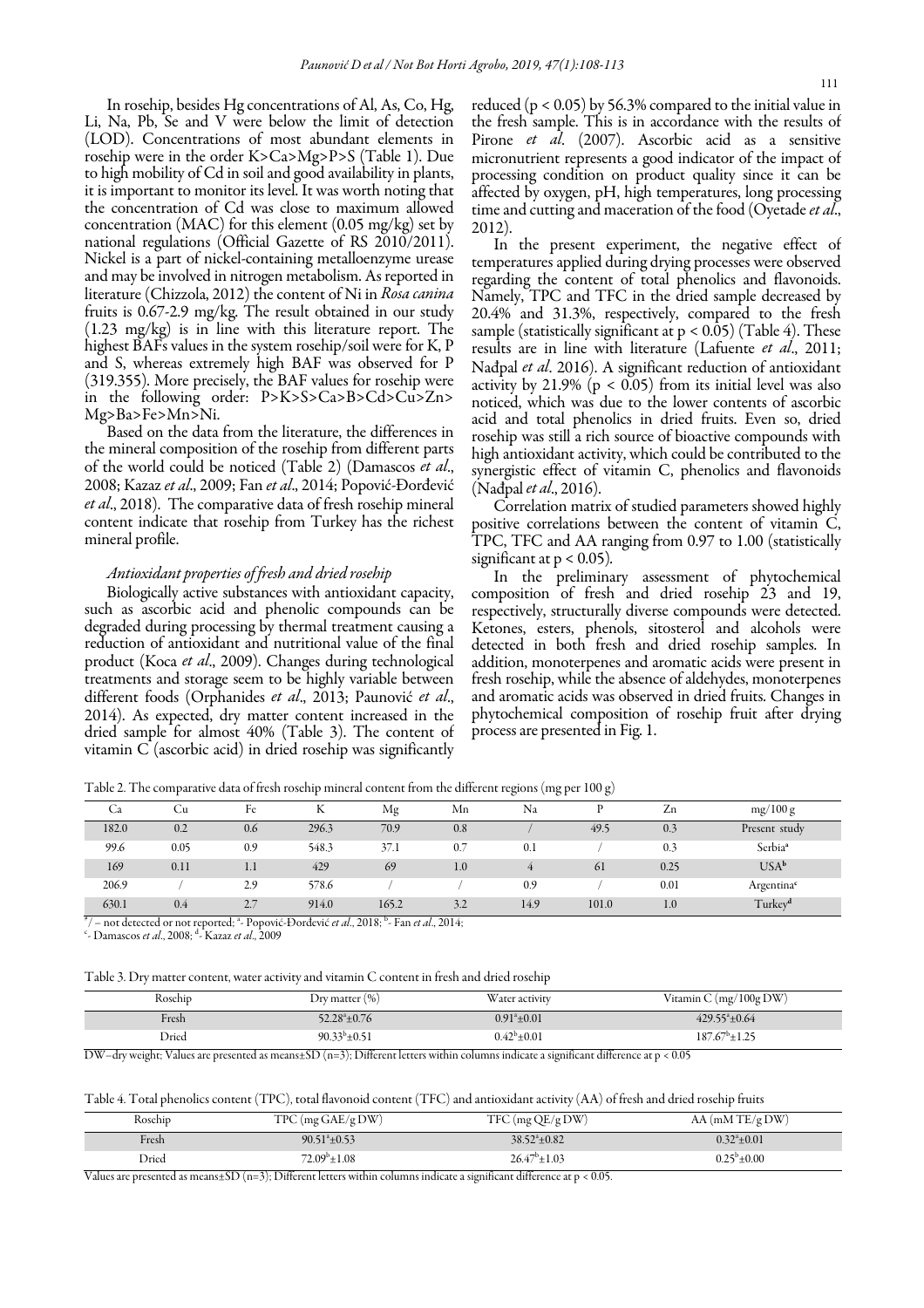

Fig. 1. Fitochemical composition of fresh and dried rosehip; 1-6-methyl-5-hepten-2-one; 2-2H-pyran-2,6(3H)-dione; 3-1,2 cyclohexanedione; 4-3-nonanone; 5-1,3-diacetylbenzene; 6-2-cyclohexen-1-one, 4-(3-hydroxy-1-butenyl)-3,5,5-trimethyl- (3 oxo-α-ionol); 7-2-cyclohexen-1-one, 4-hydroxy-3,5,6-trimethyl-4-(3-oxo-1-butenyl)-; 8- maltol; 9-2,2-dimethyl-cyclohex-3-en-1 ol; 10-5-hydroxymethylfurfural; 11- benzaldehyde, 4-hydroxy-; 12- vanillin; 13- limonene; 14- iso-amyl 2-methyl butyrate; 15 linolenic acid, methyl ester; 16- methyl stearate; 17- dihydro-4-hydroxy-2-(3H)-furanone; 18-2(4H)-benzofuranone, 5,6,7,7atetrahydro-4,4,7a-trimethyl-; 19- hexadecanoic acid, methyl ester; 20-9,12-octadecadienoic acid, methyl ester; 21- homovanillic acid; 22-4-((1E)-3-hydroxy-1-propenyl)-2-methoxyphenol; 23- γ-tocopherol, O-methyl-; 24- α-tocopherol; 25- β-sitosterol

 compared to the fresh sample, may be explained by water In the fresh sample, β-sitosterol (25) was the main component of fresh rosehip with the highest relative abundance  $(3.52\%)$ . This is one of the most commonly found phytosterol in nature and in recent years it has been the subject of numerous studies in medicine with great potential of its use for health promoting effect (Loizou et al., 2010). Among phenolic compounds monitored, αtocopherol (24) was the most prevalent (Fig. 1). Its higher level (15.67%) in the dried than in the fresh sample (1.61%) indicated that this liposoluble vitamin has been relatively resistant to increased temperatures, which confirms the results of Kuppithayanant et al., (2014). The increased levels of certain compounds such as β-sitosterol, α-tocopherol, methyl stearate and linolenic acid methyl ester, in the dried loss during dehydration process. Compounds such as 6 methyl-5-hepten-2-one  $(1)$ , 2H-pyran-2,6(3H)-dione  $(2)$ and limonene (13) detected in fresh rosehip are in line with the literature (Demir et al., 2014; Murathan et al., 2016). Generally, the majority of the compounds found in fresh rosehip were also detected in dried form. These results suggest that moderate heating applied during drying process did not entirely affect the stability of particular ketones, aldehydes, hydroxyaldehydes, esters, phenols and sterols. Interestingly, in the dried sample, methyl esters of hexadecanoic and 9,12-octadecadienoic acids (19 and 20, respectively) were detected, although they were not recorded in the fresh sample. These fatty acids esters have been identified as components of rosehip seed oil (Nowak, 2005).

# Conclusions

The analysed rosehip was a rich source of K, Ca, Mg and P. Increased contents of Cr and Ni were observed in the soil. The highest BAF values in the system rosehip/soil were for K, P and S. The results showed that the dehydration process conducted at moderate temperatures significantly reduced contents of ascorbic acid, total phenolics, total flavonoids and antioxidant capacity in the fresh sample by 56.3%, 20.4%, 31.3% and 21.9%, respectively. Drying process also provoked changes in phytochemical composition and the absence of aldehydes, monoterpenes and aromatic acids was observed in dried fruits. Still, dried rosehip was a rich source of bioactive compounds with significant antioxidant activity. In order to gain a complete picture about chemical composition of fresh and dried rosehip further research is necessary. The growing interest in functional foods may provide the opportunity for the creation of a great number of products from rosehip fruit.

## Acknowledgements

This work was supported by the Ministry of Education and Science, of the Republic of Serbia (Grant No. 46001 and 46009). The authors would like to thank Dr. Tatjana Šolević-Knudsen for GC-MS analysis.

#### References

- Adams RP (2007). Identification of essential oil components by gas chromatography/mass spectrometry (4th Ed). Carol Stream, IL, USA: Allured Publishing Co.
- AOAC (2005). Official methods of analysis. (18th Ed), Association of Official Analytical Chemists. Arlington, VA, USA.
- Brand-Williams W, Cuvelier ME, Berset C (1995). Use of a free radical method to evaluate antioxidant activity. LWT-Food Science and Technology 28(1):25-30.
- Chizzola R (2012). Metallic mineral elements and heavy metals in medicinal plants. Medicinal and Aromatic Plant Science and Biotechnology 6:39- 53.